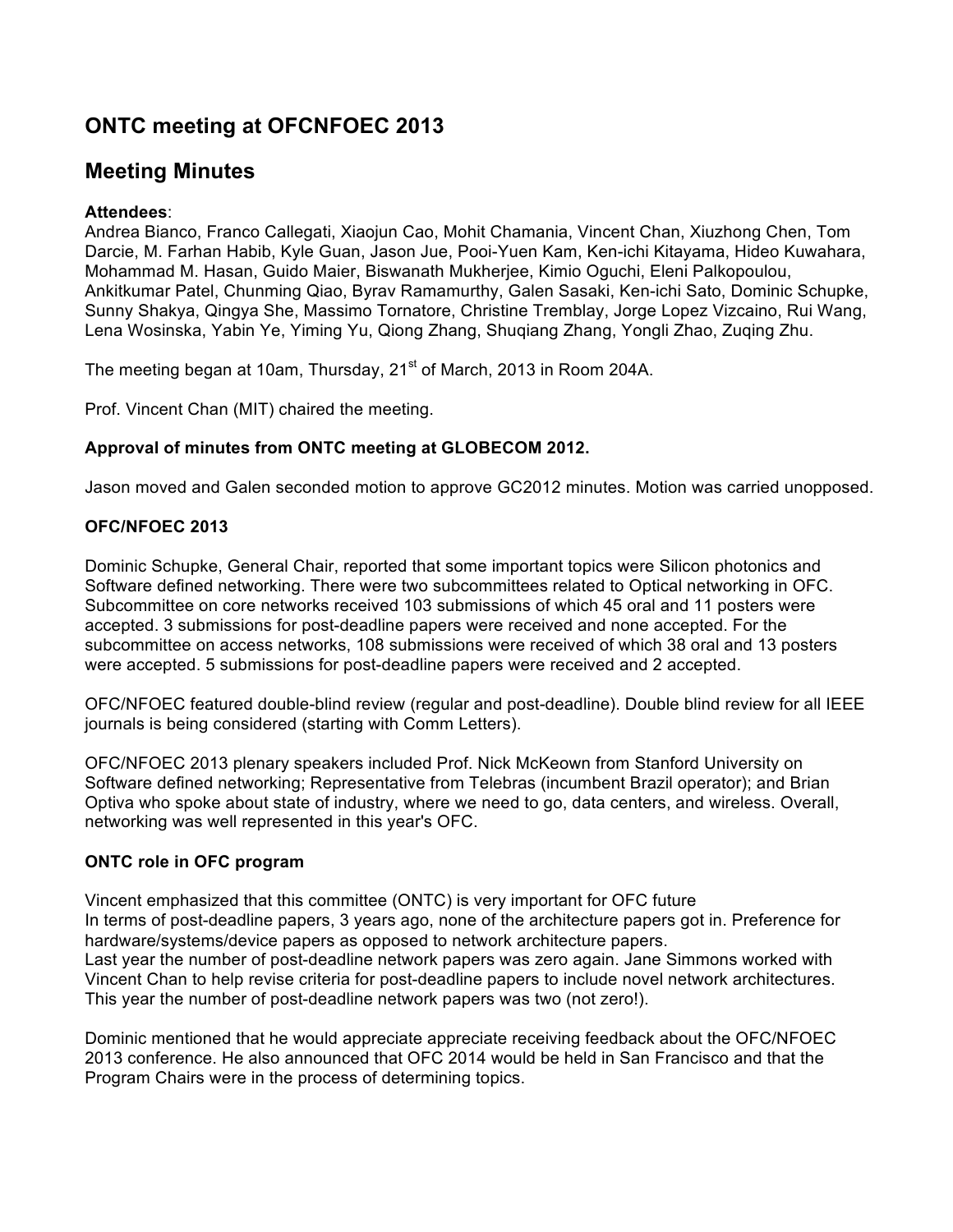Lena remarked that papers accepted for OFC ended up in NFOEC sessions. Biswanath discussed the tracks in OFC and NFOEC and mentioned that thought needs to be put into merging tracks. Vincent mentioned plans for calling the conference OFC and having 3 program chairs. Dominic mentioned that subcommittees and tracks may change in the future. Subcommittees 1-3 were focused on near term and 5-13 were focused longer term topics.

Vincent discussed a related matter from OFC Long range planning committee. Hopefully, by OFC 2018, he hoped there would be 35% network architecture papers. OFC is perfect forum for architectures which take into account optical properties of devices and subsystems. Ideas discussed included expanding scope of this conference, bring new ideas for OFC of the future and invite new people (friends and colleagues) to attend.

## **ICC/GLOBECOM ONS Symposia and ONTC**

Vincent discussed ICC 2013 in Budapest and GLOBECOM 2013 in Atlanta. He discussed ONTC nomination of TPC Chairs for the ONS Symposia at the ICC/GLOBECOM conferences.

Vincent proposed the following ACTION ITEM for ONTC officers: ONTC officers to coordinate with new director of IEEE Comsoc conferences on input for ONS Symposium

He mentioned that optical papers may end up in (3) different forums in the current structure of symposia. There are a small number of optical researchers (compared to wireless). However, average score of optical papers is higher, but there is a fixed percentage per discipline (symposium) enforced by ICC/GLOBECOM.

Vincent proposed the following ACTION ITEM for ONTC officers. 2. Ensure compromise in the number of papers accepted. ONTC Chair to work with New Director of Conferences.

Apart from the ONS Symposium, there are Fiber Wireless and Free Space Optical workshops at ICC/GLOBECOM. Vincent remarked that there needs to be more coordination across these forums and that "united we can be stronger."

## **JOCN**

Vincent provided information on JOCN journal jointly managed by IEEE and OSA.

The submissions were over 20% compared to last year. This year the journal would break even and make profit. The journal submissions spent 161 days from the day of posting to publication. The ONTC members were encouraged to keep quality up. Dr. Ori Gerstel has taken over as new Co-Editor in Chief (replacing Vincent Chan). The other EiC is Keren Bergman (rotating out this year and voting to take place to replace her). Among the Editorial board, 38% of AE Industry, 52% of Academia, rest from nonprofit research lab (Lincoln Lab, NRL). First IEEE review of JOCN was announced. IEEE appreciates Industry people on JOCN Board and women on JOCN Board.

In his role as ComSoc VP-Publications, Vincent announced 13 new publications in COMSOC (7 more journals). The journal topics included Cloud Computing, Big Data, Nanoscale Comm, Network Science, and Control Network Systems.

Biswanath mentioned that JOCN has significant staff support (through OSA) and enquired whether IEEE will have adequate staff support for new journals?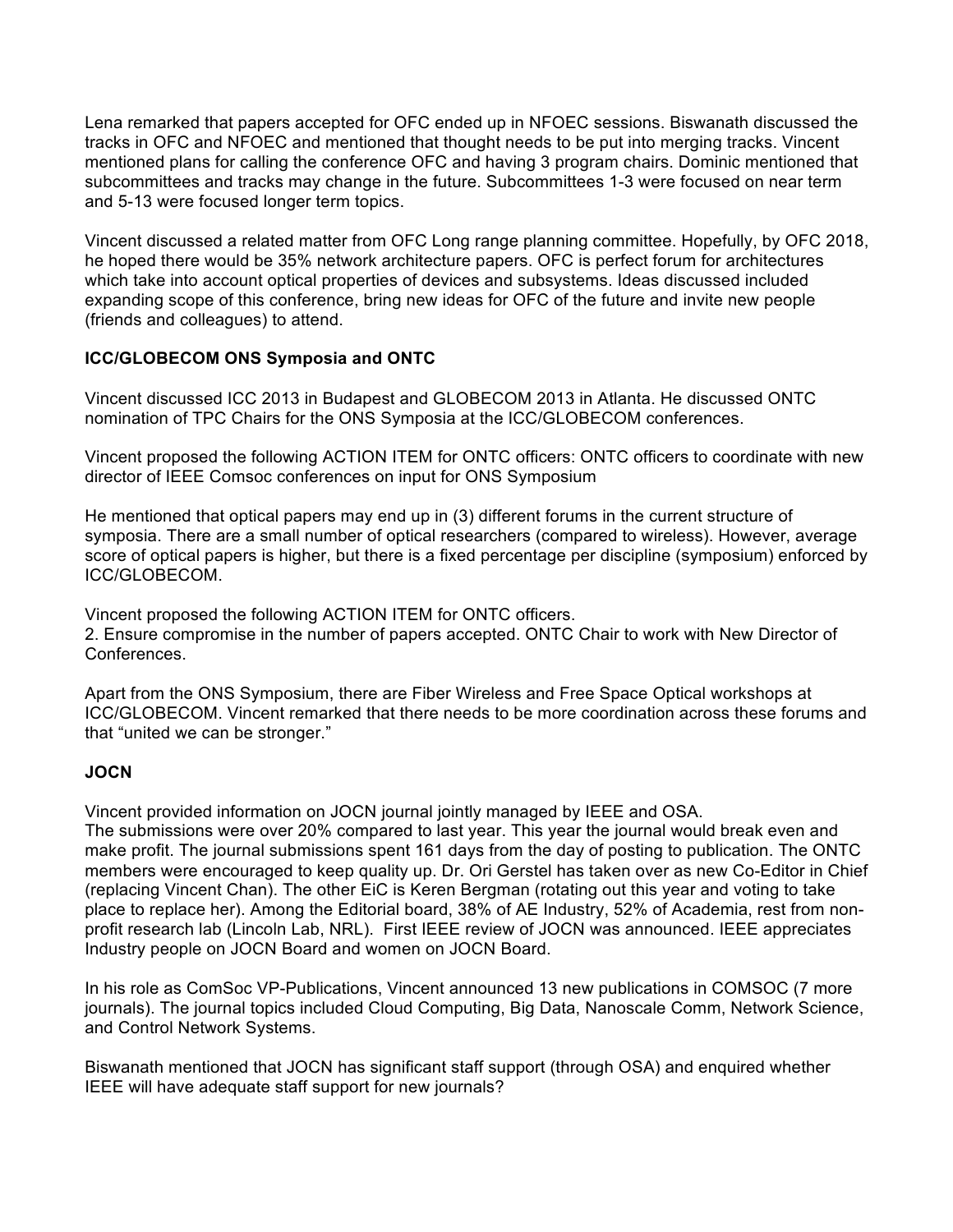Vincent remarked that new journals were broad enough to ensure increased audience and that staff support and volunteer resources are concerns. Calling/Emailing was necessary to ensure people agreed to serve on Steering Committee/Advisory Board.

Vincent discussed the option for Open Access (\$1750 fee set by IEEE): Any one can read your paper free. Reviewers would not see the choice made by authors for Open Access.

#### **Discussion on JOCN**

Vincent mentioned that JOCN invited a number of papers for a special issue (on OFC). The OFC steering committee asked ONTC Tech Program Chairs to work with JLT and JOCN EiC and recommend good papers in two categories). JOCN will feature them in October (before ECOC) while JLT will wait until 2014 (as fast as possible). A third track run by JLT will deal with tutorials on web.

There was a question about the scope of JLT and JOCN.

JOCN features Network architecture, system-oriented, communication system papers

JLT features physics, transmission measurement, physical layer, and network component papers, and sometime has special issue on networks.

#### **Funding for Optical networking research**

Vincent opened discussions on the topic of funding for optical networking research. NSF/Whitehouse/NASA/DOD collaboratively supported a workshop on Heterogeneous networks two years ago.

Optical network workshop with NSF is being planned and will be announced shortly around June/July. Vincent invited ONTC members to bring ideas on what should be funded. The report would be due end of August/September in time for President's budget for 2015.

It is expected that NSF programs will encourage many other countries to fund optical networking research.

DARPA also offers opportunities and Vincent mentioned that ONTC members may consider serving in DARPA as Program Officer for 2 years (previous optical networking researchers who served in this capacity include Adel Saleh).

#### **Industry activities**

Hideo remarked that economic trends include IPTV and mobile terminals (requiring huge backhaul) and traffic demands growing.

Dominic spoke about OADA presentation (at OFC Market Watch). He mentioned the growth of Data center area (optical interconnects) and the increase in OFC Exhibitor space (many more system vendors than years before).

Vincent remarked that at OFC 600 companies rent space (next year: 10% ahead at this time). Cisco doubles floor space. Increase of network people attending the conference. 65% increase in income and 35% increase in attendance since 2010.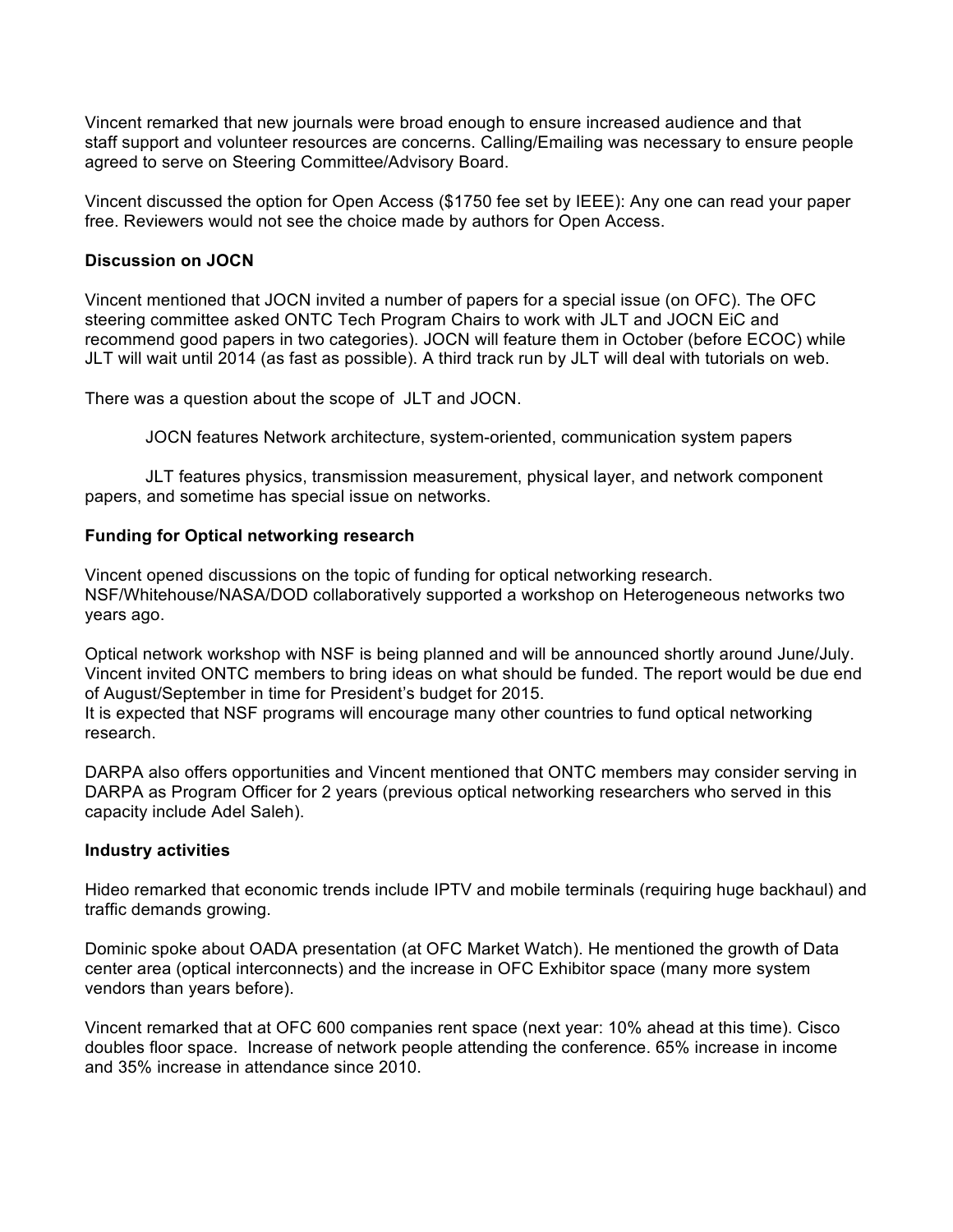Huawei demonstrated flexible WDM (2 Tbps transmission) and SDN at this year's event. Vincent remarked that SDN has not exploited optical properties of medium and switches. An interesting problem would be to incorporate optical component part into SDN

## **ONTC website and mailing list**

 Byrav reported on the mailing list ontc@comsoc.org (which has around 500 subscribers) and the website http://committees.comsoc.org/ontc.

#### **Optical conferences/workshops**

#### IEEE ANTS 2013

Byrav announced IEEE ANTS 2013 conference to be held in Chennai, India in December 2013. Byrav serves as General Vice Chair. IEEE ANTS is the only IEEE COMSOC financial sponsored event in India.

Biswanath spoke about industry participation in ANTS 2013 and encouraged ONTC members to submit their work to IEEE ANTS.

## IEEE LANMAN 2013

Byrav and Kris Steenhaut serve as General Co-Chairs for IEEE LANMAN 2013, in Brussels, Belgium. This year's workshop features papers on optical topics and a panel on SDN. There is a special Studentlite registration.

#### ONDM 2013

Lena reported on ONDM 2013 in Brest, France. The event focuses on Optical network design and modeling and the submission deadline is past. ONDM 2014 will be held in Stockholm, Sweden.

#### **ICTON**

Lena reported on ICTON which will be held in June this year. The event features optical networks papers (invited and contributed papers).

#### ACP

Lena also reported on ACP to be held this year in Beijing in November. There is a track on optical networks and is accepting submissions.

#### **OECC**

Hideo spoke about OECC conference, which is Asia pacific version of OFC. This year it featured 3 conferences co-located including Photonic Switching and one more. The event is in Kyoto, Japan, June 30-July 4 and received 1200 submissions. OECC applied for technical cosponsorship from ComSoc which however rejected it.

Vincent mentioned that the approval process is not very smooth and encouraged conference organizers to work closely with ONTC officers before submitting the conference paperwork for ComSoc approval.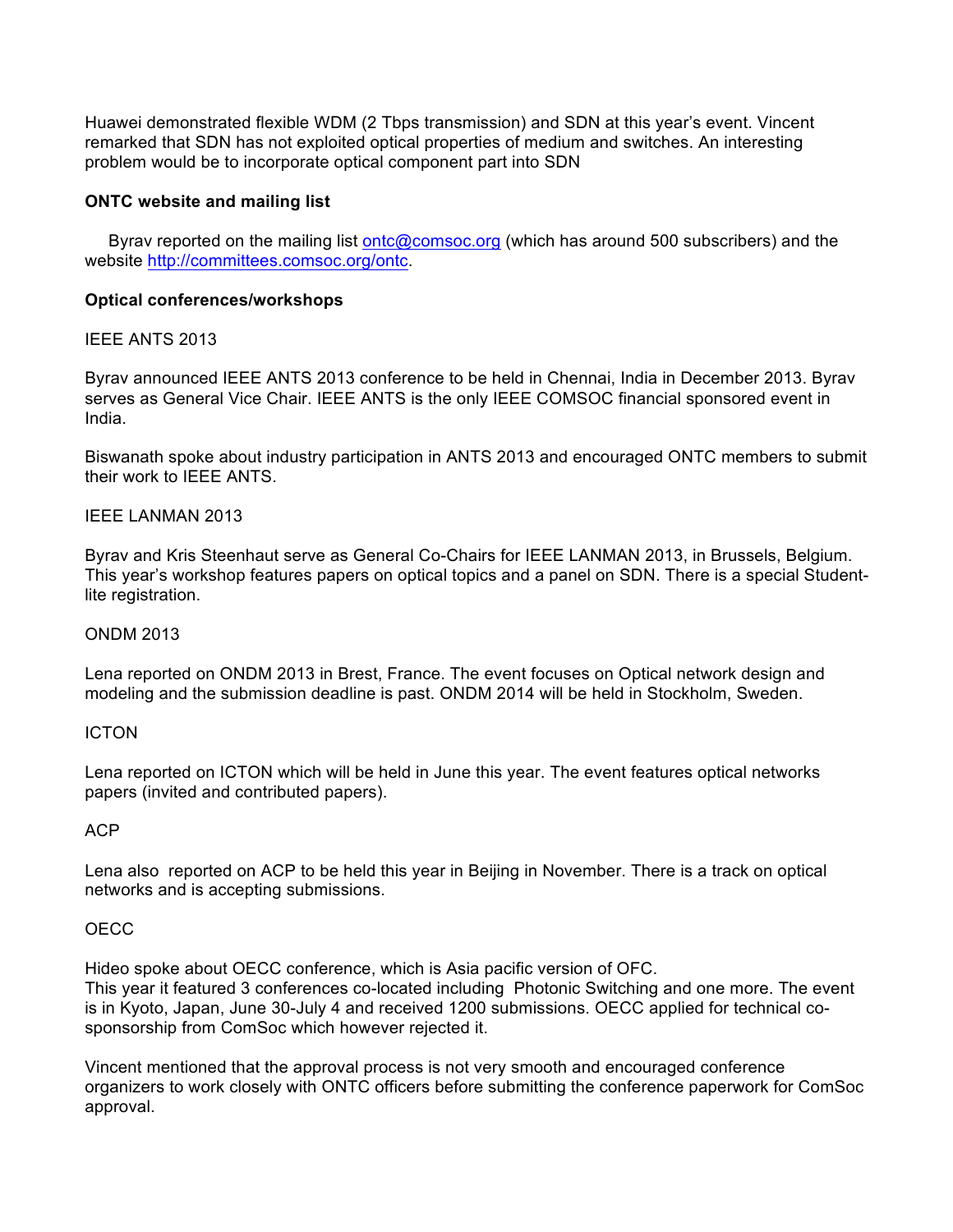Hideo mentioned that there was a requirement that acceptance ratio should be less than 50% (a guideline which was very strict), wheras including posters the ratio may reach 75%.

Ken-ichi Kitayama mentioned that JOCN approved to have special issue of OFC 2013. The scope included network, core and access and optical switching.

Guido discussed 2014 European conference on Network and Optical Communications, NOC/OC&I to be held in Graz, Austria, July 2013.

Chunming offered his remarks on OFC and ONTC. He mentioned that there is clearly a lot of synergy with a number of people attending. He mentioned Brian Protiva's (ADVA CEO) remarks that "optical networking is driving the industry." However, among the Technical committee members at OFC/NFOEC were not many ONTC members (subcommittees on Core networks and Access networks).

He encouraged more optical networking workshops at OFC (organized by ONTC members)

He proposed an ACTION ITEM: Argue for ONTC representation at OFC/NFOEC.

Biswanath mentioned that this depends on people running the conference, Gen Chair, TPC Chair and Subcommn Chairs. Under his watch, many people from ONTC community were involved in OFC organization. He recruited a lot of people from ONTC for Subcommittees. But he also remarked that members invited to serve on these committees cannot take the commitment casually (attendance is critical in planning meeting, review meeting, etc.).

Dominic posed a question for Jason on the subcommittee activities.

Jason responded that the committee does handle networking topics and was a good fit to ONTC interest areas. He spoke of the need for mechanisms for ONTC input into subcommittees.

Chunming mentioned that ONTC members need to have greater involvement in OFC. There is a need to engage more active members into ONTC. In particular, TPC chairs and Subcommitteee chairs need to be part of ONTC and the OFC/ONTC outreach goes both ways.

Vincent said that he agreed with everything discussed and emphasized the need to recruit new members. He said current members need to be more aggressive and visible (in a nice way) by organizing workshops. This will ensure Optical networks remains in a favorable trajectory at OFC.

Vincent proposed an ACTION ITEM for ONTC officers to rally the troops and improve representation in the conferences.

He submitted the following AGENDA ITEM at upcoming ONTC meeting in ICC 2013. ONTC Officers to devote 1/3 time on Strategic Planning (1 year and beyond)

Chunming encouraged ONTC members to discuss with Ken-ichi Sato (OFC Steering Committee) on workshop/symposium at OFC. This will improve our presence and impact.

Ken-ichi Sato remarked that he welcomed the ideas. He spoke of the need for strongly dependent individual activities at the conference. He also reiterated, as Vincent pointed out, the need to strategize at the next ONTC meeting.